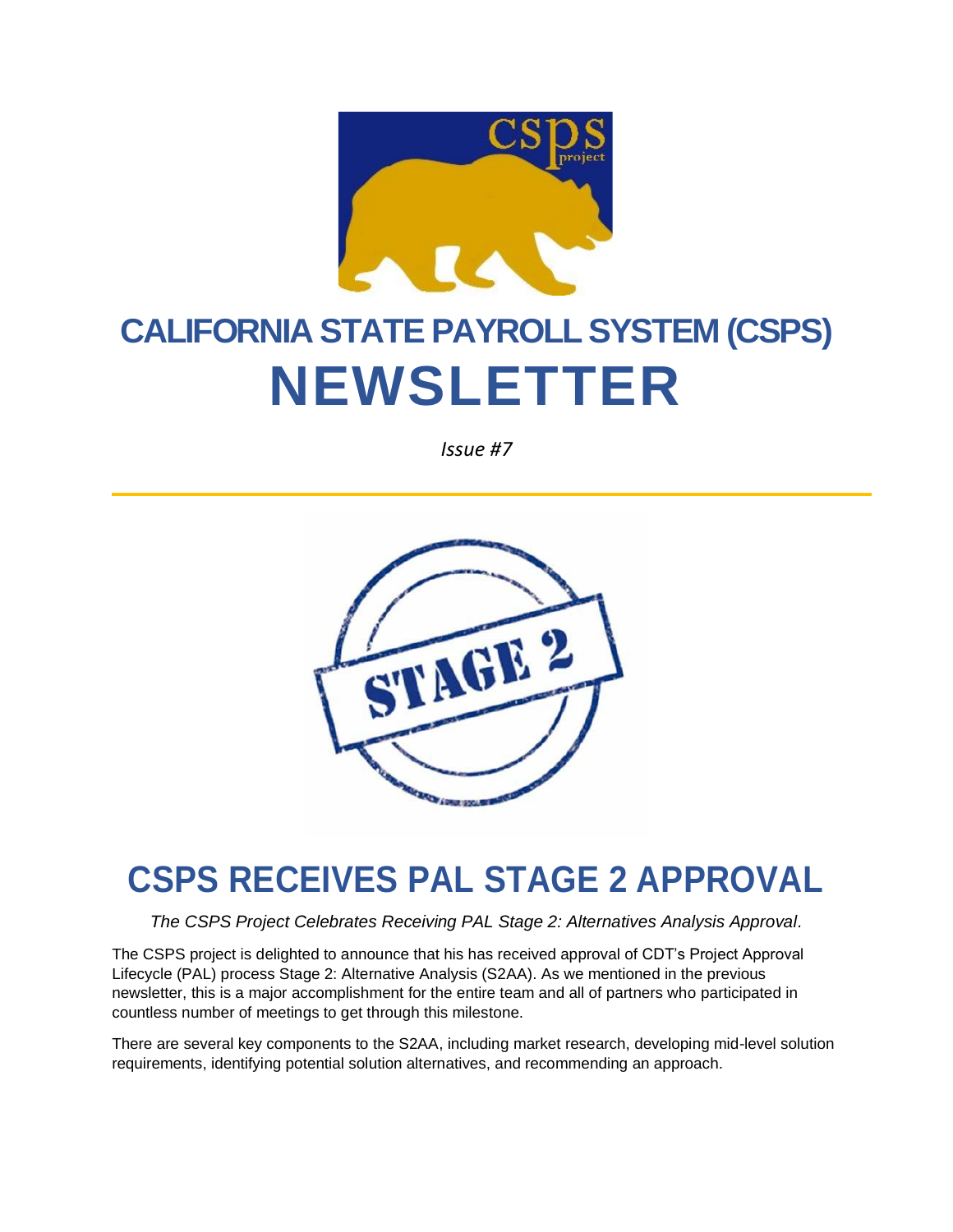The project conducted eight state and local government interviews to gleen lessons learned. It also met with the vendor community via informational sessions which resulted in 8 vendors responding to a detailed Request for Information.

Five alternatives were identified including Commercial-Of-The-Shelf (COTS), enhancing the current system, multiple platforms by function, multiple platforms by agency, and the development of the custom solution.

As a result of input from vendors, case studies, interviews with other agencies, cost analysis, and risk analysis, the recommendation is to implement a COTS platform-based solution. This was overwhelmingly recommended by the market, lower cost, and best able to support future state design requirements and State objectives.

It is important to note that no vendor has been selected yet. Stage 3: Solution Development and Stage 4: Project Readiness and Approval of CDT's PAL process will prepare the project for solicitation release and vendor selection. Please see the article below related to Stage 3 and Stage 4 for further information to future activities.

Again, thank you to all of our SMEs who participated and provided your valuable input during our sessions. Everyone benefited from your experience and willingness to share your business scenarios with us to build a better system.

### **CHRIS' CORNER**

#### *A message from the CSPS Project Director*

When I heard the news that we had received approval of our Stage 2: Alternatives Analysis submission, I immediately called an impromptu meeting with the entire project team. I was excited to share with the team the great news and what this represented. The project team has spent the better part of the past two years working on Stage 2 activities. For a project of this size and scope, it took countless meetings and hours of preparation in order to submit the S2AA.

We now turn our attention to Stage 3, Solution Development. Again, it requires a tremendous effort from our project team and collaboration with our partners to successfully pass this stage gate. However, we believe we have the right team and the foundation in place to make it happen.

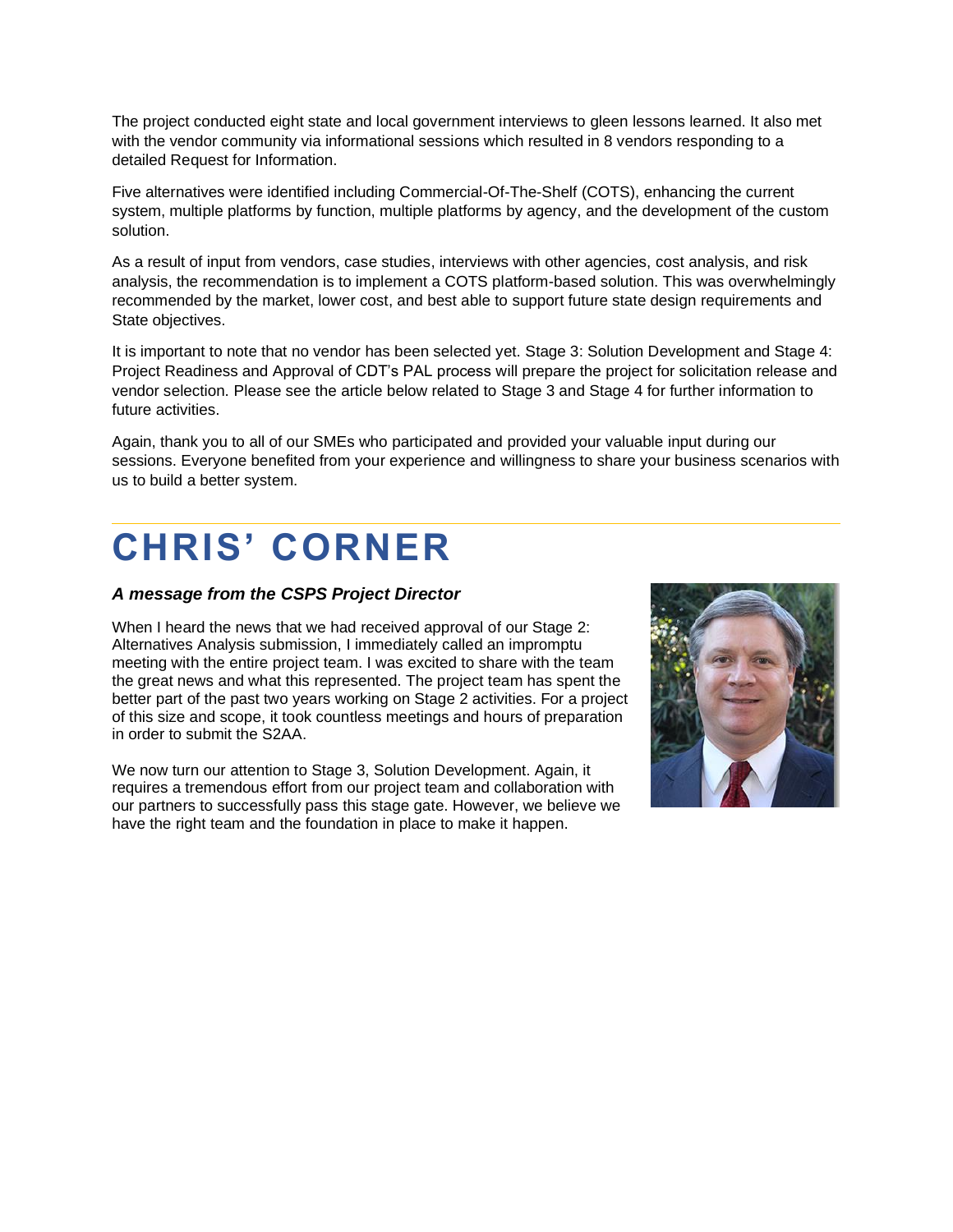

#### **LOOKING AHEAD TO STAGE 3**

*The CSPS Project is quickly preparing for Stage 3 of the PAL process.*

Several crucial activities will take place as part of Stage 3: Solution Development. Once Stage 3 kicks off, the project will finalize the detailed solution requirements. The requirements will be the key input to develop the work breakdown structure and determine deliverable expectations for the future vendor during the project's execution phase. In addition, the project team will take on the task of conducting a Proof of Concept (POC). The POC will include the development of the POC scenarios which will be given to potential vendors who have been down selected as final candidates. The vendors will take the scenarios and design and configure their systems to meet the business scenarios. This will help the project team identify whether the vendors are actually capable of performing the work and developing the system as needed. Finally, as part of Stage 3, the project team will develop the procurement vehicle based on CDT recommendations to ensure all aspects of the procurement have been considered and documented. The project team anticipates that Stage 3 will likely take the remainder of 2021 and possibly even into 2022.

## **CSPS SPOTLIGHT**

*Meet CSPS CalHR Liaison Candy Zonneveld*

Candy is the CalHR liaison on the CSPS team. She brings over 25 years of experience in the HR field. Her career started out in the Exam Services, then Appeals Divisions at the State Personnel Board (SPB), continuing on to her role as the Oversight and Special Projects Manager for CalHR. Her responsibilities included



facilitating meetings with Senators staff to conduct job fairs to constituents, representing CalHR on the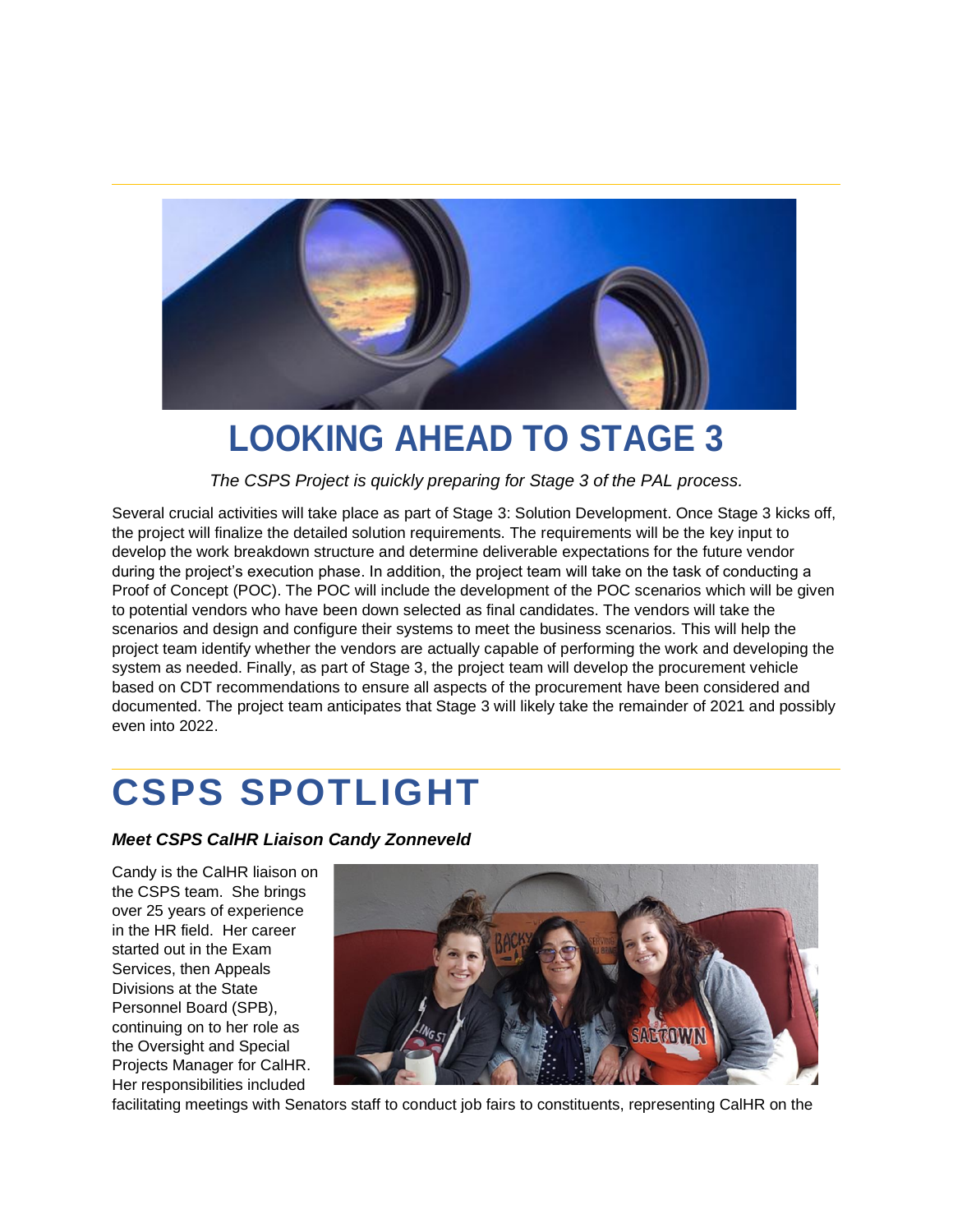Prison to Employment initiative through the Governor's office, and coaching and mentoring departments on best selection processes. She also represented departments in presenting items to the SPB 5 member board for resolution. Having worked on state level projects, Candy understands the importance of working relationships and reaching a common goal. Her ability to research and recommend to all levels of management has improved HR policies and procedures for the state of Calif.

Candy was an elected District Bargaining Unit 1 Rep for SEIU under the Yvonne Walker era. She fought for call center pay, work performed by State IT staff rather than personal services contracts and pay and equity for all. Her experience in the union brings valuable knowledge to the team.

In her personal time, Candy loves spending quality time with her family. Candy is pictured at her 60th birthday party with her daughter (left) and niece (right). Candy loves gardening and throwing parties in her barn. She also plays a big role in community service, helping those in need when she can.



#### **NEW TO THE CSPS PROJECT?**

*The Basics of the California State Payroll System Project*

The California State Payroll System (CSPS) Project will modernize the human resource management and payroll system used by 285,000+ state government employees to provide accurate and timely personnel and payroll services with quality customer service. SCO has developed and modified the current systems over time as the business requirements became more complex. As a result, SCO must exert an enormous amount of effort to maintain and modify the current systems to meet the ever-changing needs of California.

The objectives of the project are focused on providing user-friendly information that is validated timely to reduce rework. This includes enabling greater employee and manager self-service functionality for ease of use, such as online view capabilities for payroll, employment history, and tax information to name a few. Additionally, it will provide a user-friendly interface for all human resource and payroll transaction specialists who input and interact with the system daily.

The project focuses on five primary capabilities, (1) Personnel Administration which includes management of employee records and status changes, (2) Benefits Administration, (3) Time and Attendance Administration which includes entering and approving time and attendance, (4) Payroll including calculating and processing payroll, and (5) Position Control Administration. Each of these capability areas impacts roughly 45 different state processes that will span many business rules and requirements.